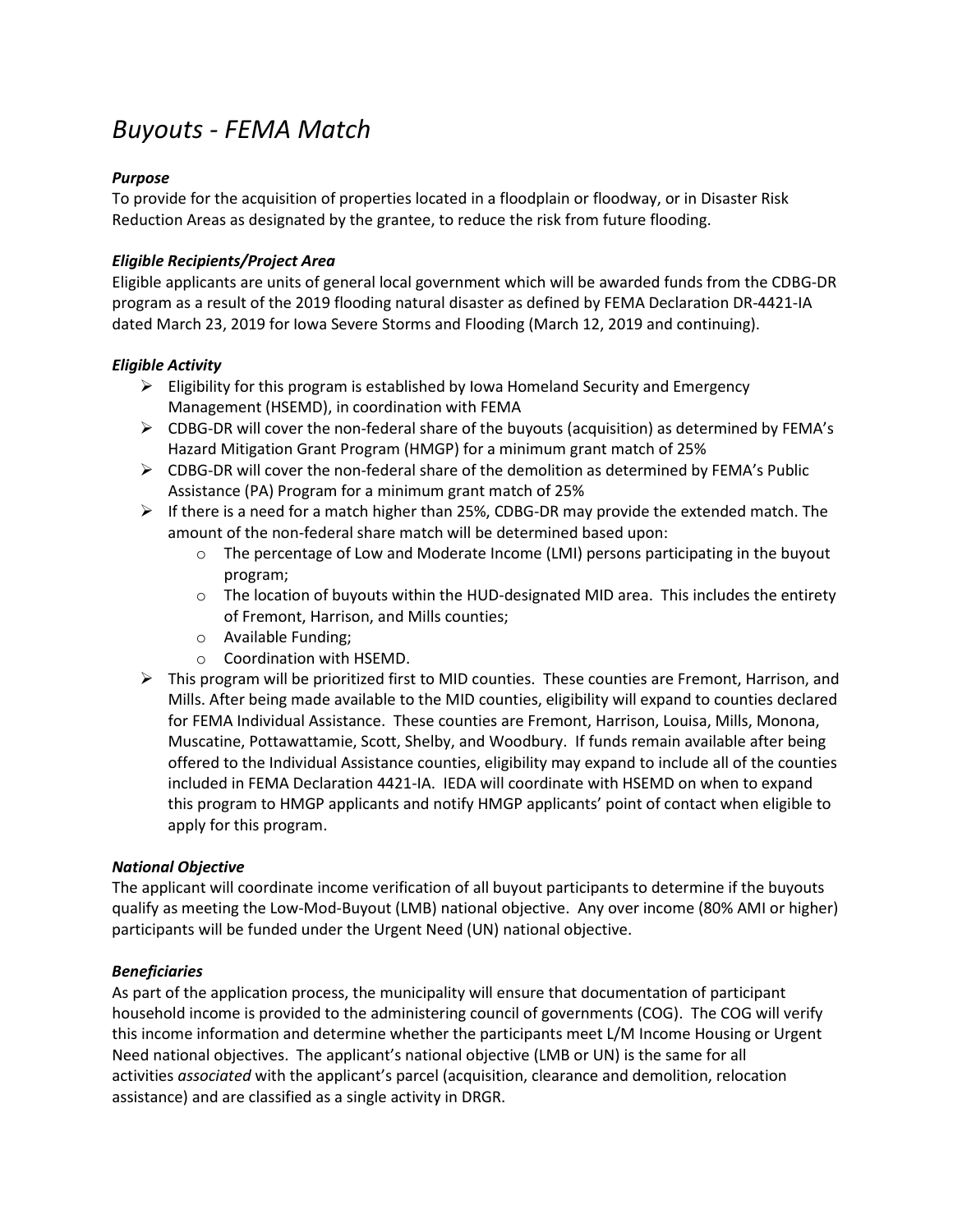# *Award*

The CDBG-DR award will be based on the applicant's requested amount for a percentage (at least 25%) of the cumulative cost for all buyouts (cost of HMGP acquisition and cost of PA demolition) within the municipality's HMGP award. HSEMD will calculate the financial offer for each property acquisition based on pre-disaster fair market value and appraisal documentation. HSEMD will conduct any DOB calculations prior to determining the final acquisition amount.

## *Project Delivery*

CDBG-DR will provide up to \$750 per property being acquired for project delivery. The COG will provide a lump sum project delivery estimate in the application for CDBG-DR funding. Project Delivery must be substantiated by documentation of costs incurred and cannot be duplicated by another federal funding source. Project Delivery may include but is not limited to:

- $\triangleright$  Environmental Review Record documentation, including any required publication costs
- $\triangleright$  Participant Income Verification
- $\triangleright$  Demolition oversite and coordination
- $\triangleright$  Appraisal costs
- $\triangleright$  Lien Development and Filing
- $\triangleright$  Participation in individual mortgage closing
- $\triangleright$  Financing/Interest incurred for project implementation

# *CDBG-DR 2019 Application Requirements:*

### *General Information:*

This program provides cities and other local government entities with relief from the burden of providing the non-federal share for buyouts required under FEMA's Hazard Mitigation Grant Program (HMGP). Entities will work their COG and IEDA to develop an application. Entities can apply for at least the 25% non-federal share match requirement for HMGP buyouts.

Applications for FEMA Match funding will be open cycled, reviewed, and approved as submitted to IEDA. Applicants, in coordination with the Iowa Homeland Security and Emergency Management (HSEMD) and their COG, will establish criteria to designate a Disaster Risk Reduction Area, subject to the following requirements:

- $\triangleright$  Hazard must have been caused or exacerbated by the Presidentially declared disaster for which the grantee (the State of Iowa) received its CDBG-DR allocation
- $\triangleright$  Hazard must be a predictable environmental threat to the safety and wellbeing of program beneficiaries
- $\triangleright$  The Disaster Risk Reduction Area must be clearly delineated so that HUD and the public may easily determine which properties are located within the area

### *Required Application Documentation:*

- $\triangleright$  Only applications that have been coordinated with HSEMD and their COG will be reviewed and awarded:
	- o All fields in Iowagrants.gov application form completed
		- **Disaster Risk Reduction Area Map (total parcels mapped for buyout in** the municipality).
		- **Summary Table of Participating Properties with LMI/UN breakdown**
		- Current program status and timeline for closings and demolitions
		- Resolution of Support from the City Requesting CDBG-DR funding
		- **Support documentation for the project budget**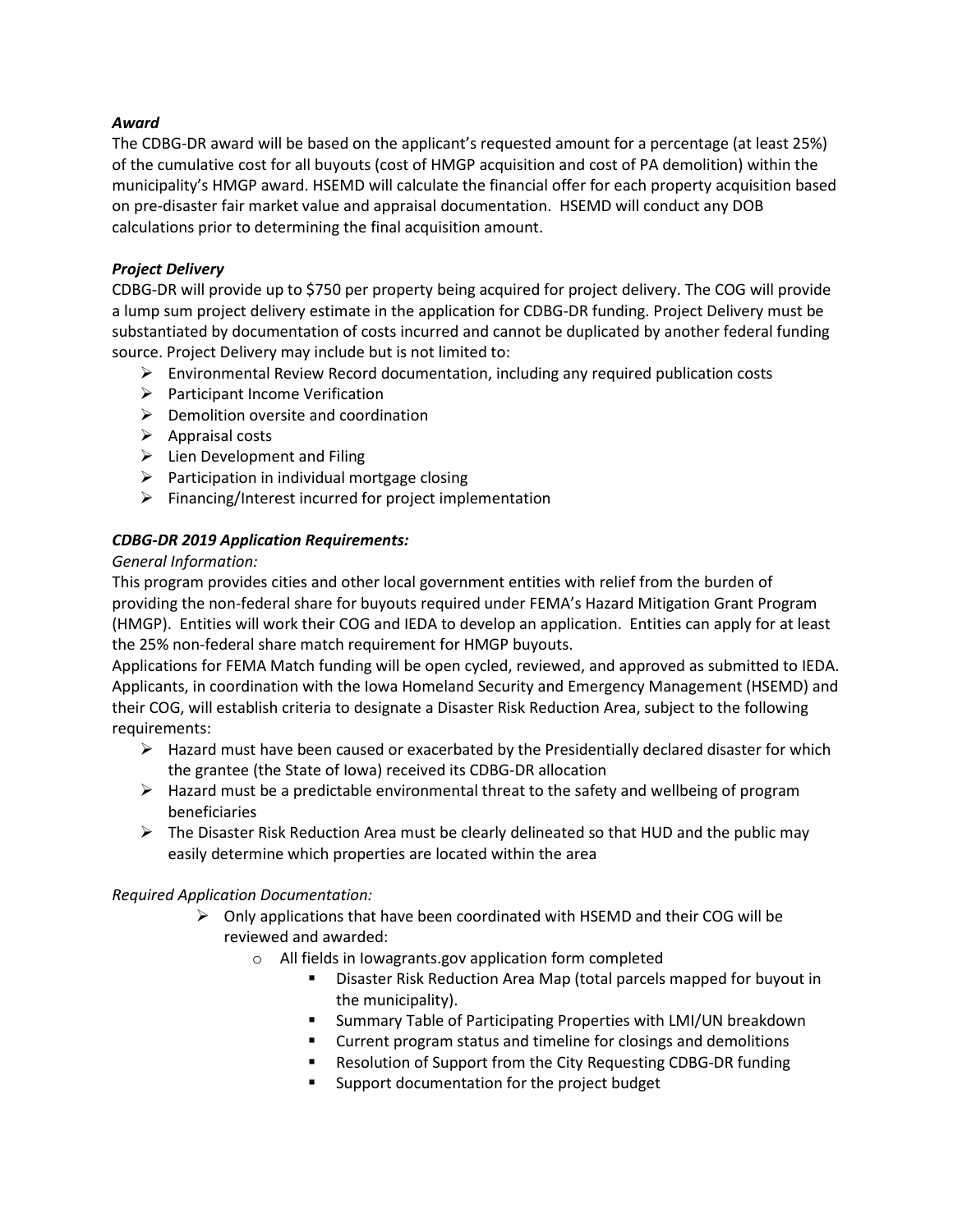# *Post Award Considerations:*

Any project funded through this program will be required to comply with all federal and state requirements. This includes that all properties acquired under this buyout program will be deed restricted in perpetuity as open green space. By passing a resolution of support and executing a contract with IEDA, the applicant entity assumes the responsibility for enforcing these requirements as the HUD-designated Responsible Entity in accordance with 24 CFR 58. Accordingly, the following steps will be required post award:

- $\triangleright$  IEDA will enter into a contract with the City for the awarded amount of funds for the buyout program.
- $\triangleright$  City will proceed with real estate closings and procure contractor for demolition (this will most likely be managed through the HSEMD process)
- $\triangleright$  Release of Funds –give a general timeline with required consultation and publication for this process.
	- o Before the release of funds, an environmental review will take place to ensure compliance with all federal and state laws.
	- o An environmental review is an analysis of impacts of a project on the surrounding environment and environment on the project. An environmental review:
		- **Ensures HUD-funded projects provide decent, safe and sanitary housing**
		- **•** Demonstrates compliance with up to 17 federal environmental laws and authorities
		- $\blacksquare$  Is a public document that encourages public participation
		- $\blacksquare$  Is coordinated by the municipality and grant administrator and can use another federal agency's NEPA documentation for compliance.
	- o Timeline:
		- 1. Submission of completed checklist to IowaGrants
		- 2. Expedited Review as FEMA/HSEMD will have initiated the compliance process, and the municipality will upload in iowagrants.gov the completed review.
	- $\circ$  NO choice limiting action until review is complete and applicant have received an approved Request for Release of Funds from the State. Neither applicant nor partners are allowed to commit or spend HUD or non-HUD funds on physical or choice-limiting activities. Including activities such as:
		- **Purchase of property**
		- **Bidding**
		- **Entering a contract**
		- **Construction**
- *Contractor Clearance*
	- o All work for construction/demolition must be recorded in an executed contract.
	- o All contractors must be registered to work in the State of Iowa.
	- o All contractors and contract data must be submitted for Contractor Clearance in IowaGrants.
- *Duplication of Benefits* 
	- o NO duplication of benefits (DOB) will be allowed
	- o COG will upload to iowagrants.gov FEMA/HSEMD completed DOB verification form.
- *Wage Rates and Davis Bacon Compliance* 
	- o Not applicable to Demolition Only Activities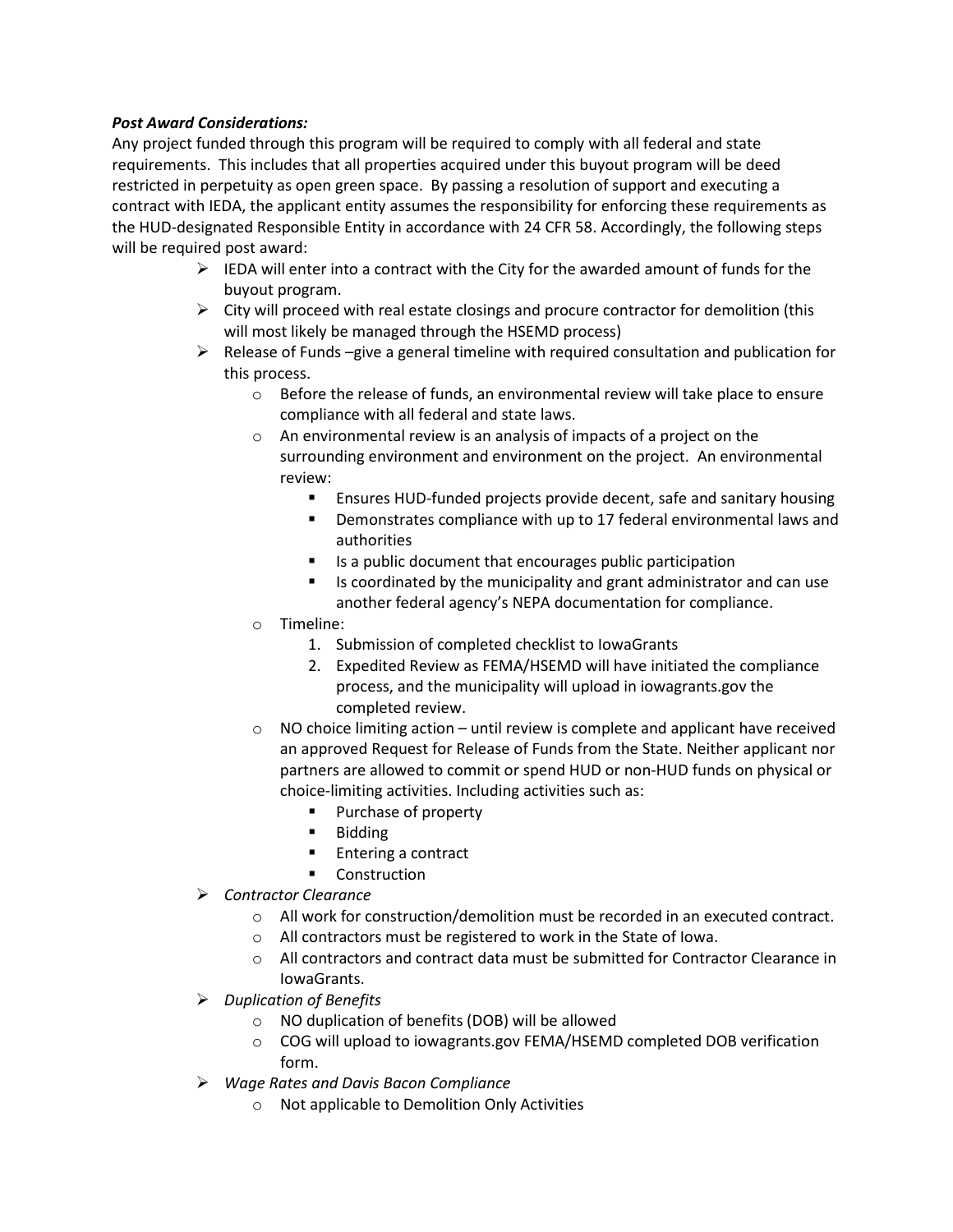- *Claim documentation and Reimbursement*
	- o IEDA will reimburse funds in the form of a grant for actual costs incurred.
	- o Claims for reimbursement will be submitted by the recipient via the online [www.iowagrants.gov](http://www.iowagrants.gov/) system
	- o The recipient shall maintain a file of all claim-supporting documentation including claim documents, invoices and payments
	- o NO claim will be processed if quarterly status reporting is not current
	- $\circ$  The IEDA Project Manager (project manager) will notify the recipient if payment is withheld due to delinquent reporting
- *Reporting*
	- $\circ$  The recipient will report progress at least quarterly via [www.iowagrants.gov](http://www.iowagrants.gov/) to IEDA describing progress made toward the milestones outlined in the recipient's contract with IEDA
	- o The recipient will report on tasks completed, project scheduling issues, anticipated activities in upcoming quarters and, if applicable, supporting leverage metrics
- *Monitoring* 
	- o The recipient's grant will be monitored by an IEDA specialist in IowaGrants throughout the entirety of the project
	- $\circ$  The recipient shall be provided adequate and timely information to enable them to be meaningfully involved in important decisions at the various stages of the program, including at the following stages:
		- **The determination of needs**
		- The review of the proposed activities
		- **The review of past program performance**
	- $\circ$  Upon the recipient's expenditure of at least 50 percent of the CDBG-DR funds, a monitoring visit to the project area will be scheduled
		- **The project manager will email the recipient and grant administrator to** set up the monitoring visit
		- **Monitoring visit date information and forms will be completed in** [www.iowagrants.gov](http://www.iowagrants.gov/)
		- The monitoring visit report will be uploaded to [www.iowagrants.gov](http://www.iowagrants.gov/) and sent to the recipient and the grant administrator
		- **The project manager will instruct grant administrators to upload any** additional information identified as needed during monitoring visit
		- The project manager will enter into [www.iowagrants.gov](http://www.iowagrants.gov/) the date that requested additional information was received and approved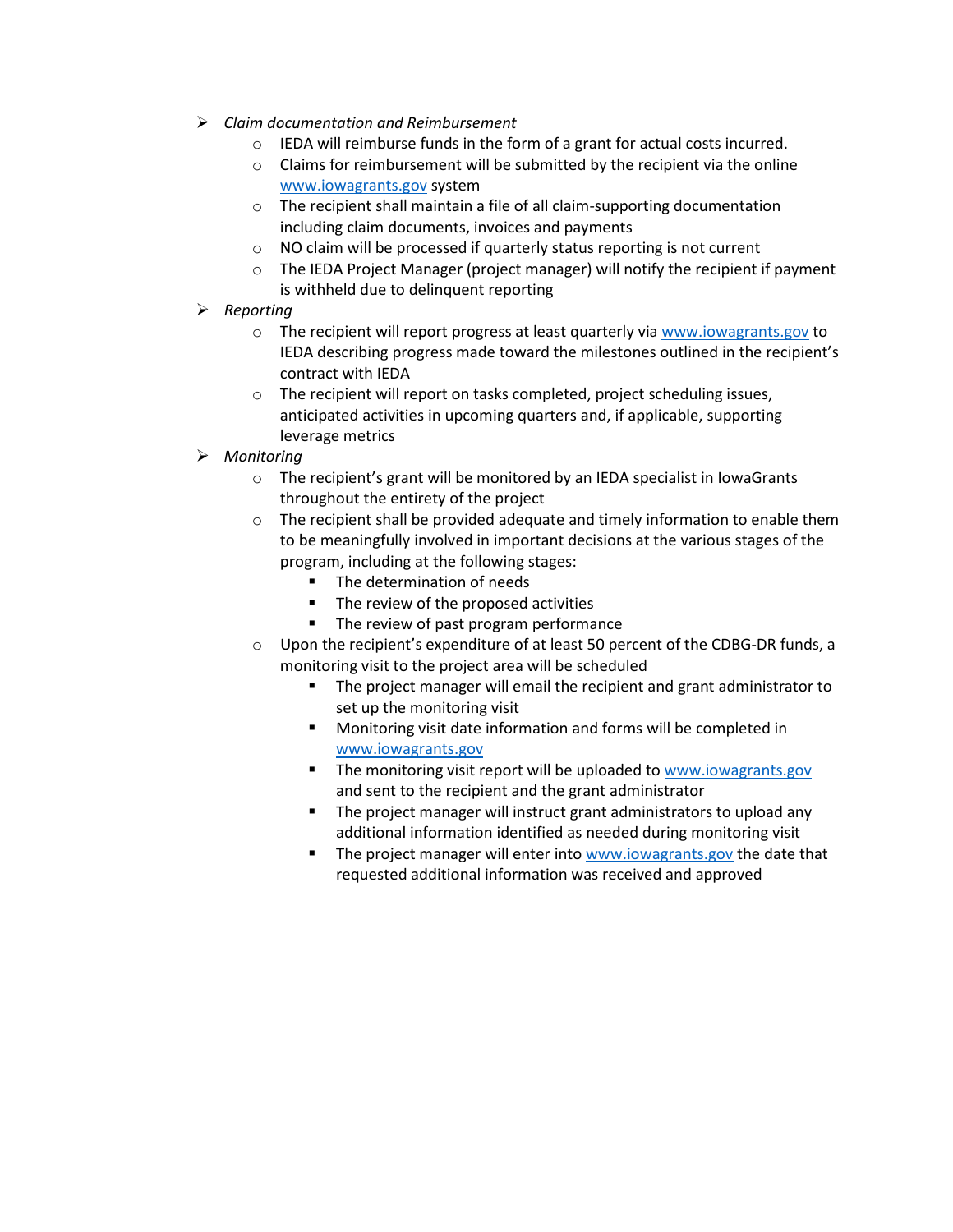# *Buyouts - CDBG-DR Only*

# *Purpose*

To provide for the acquisition of properties located in a floodplain or floodway, or in Disaster Risk Reduction Areas as designated by the grantee, to reduce the risk from future flooding.

## *Eligible Recipients/Project Area*

Eligible applicants are units of general local government which will be awarded funds from the CDBG-DR Program as a result of the 2019 flooding natural disaster defined by FEMA Declaration DR-4421-IA dated March 23, 2019 for Iowa Severe Storms and Flooding (March 12, 2019 and continuing).

### *Eligible Activity*

Units of general local government may apply to CDBG-DR funding for the buyout of properties Low and Moderate Income (LMI) residential areas that have had a groundwater back-up that caused widespread damage or are otherwise ineligible for buyout from the Hazard Mitigation Grant Program (HMGP).

### *National Objective*

The applicant will coordinate income verification of all buyout participants to determine if the buyouts qualify as meeting the Low-Mod-Buyout (LMB) national objective. Any over income (80% AMI or higher) participants will be funded under the Urgent Need (UN) national objective.

# *Beneficiaries*

As part of the application process, the municipality will ensure that documentation of participant household income is provided to the administering council of governments (COG). The COG will verify this income information and determine whether the participants meet L/M Income Housing or Urgent Need national objectives. The applicant's national objective (LMB or UN) is the same for all activities *associated* with the applicant's parcel (acquisition, clearance and demolition, relocation assistance) and are classified as a single activity in DRGR.

### *Award*

The CDBG-DR award will be based on the applicant's requested amount for a percentage (at least 25%) of the cumulative cost for all buyouts within the municipality's HMGP award. HSEMD will calculate the financial offer for each property acquisition based on pre-disaster fair market value and appraisal documentation. HSEMD will conduct any DOB calculations prior to determining the final acquisition amount.

### *Project Delivery*

CDBG-DR will provide up to \$750 per property being acquired for project delivery. The COG will provide a lump sum project delivery estimate in the application for CDBG-DR funding. Project Delivery will include but is not limited to:

- $\triangleright$  Environmental Review Record documentation, including any required publication costs
- $\triangleright$  Participant Income Verification
- $\triangleright$  Demolition oversite and coordination
- $\triangleright$  Lien Development and Filing
- $\triangleright$  Participation in individual mortgage closing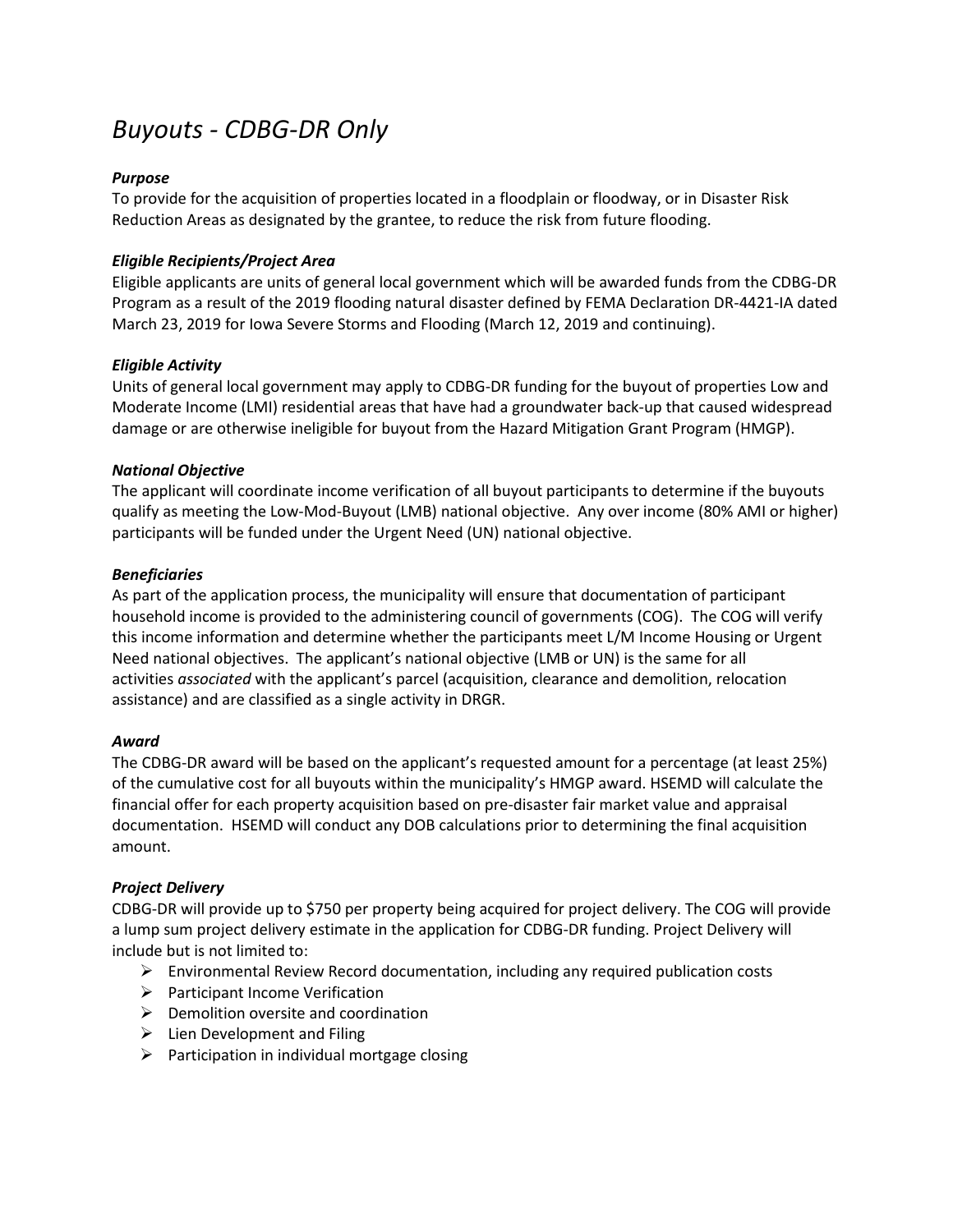### *CDBG-DR 2019 Application Requirements:*

# *General Information:*

This program provides cities and other local government entities with funding for buyouts not covered under the HMGP. These buyouts will be fully funded with CDBG-DR. Entities will work with their County Administrator and IEDA to develop an application. Applications will be open cycled, reviewed, and approved as submitted to IEDA. The minimum threshold must be met for an application to be funded in the open cycle. This includes:

- $\circ$  Buyouts must be located in one of the ten counties declared for FEMA Individual Assistance. This includes Fremont, Harrison, Louisa, Mills, Monona, Muscatine, Pottawattamie, Scott, Shelby, and Woodbury counties. IEDA will only review applications from Mills, Fremont and Harrison County for the first year of funding (2021). Based on funding projections and expenditure in the MID, IEDA will re-assess eligible counties for this program after one year's time.
- o At least 60% of the participating property owners are LMI
- o The community or census tract for the buyout area is at least 51% LMI
- o All buyouts will be voluntary

Applicants, in coordination with their council of governments (COG), will establish criteria to designate a Disaster Risk Reduction Area, subject to the following requirements: Applicants must establish criteria to designate a Disaster Risk Reduction Area, subject to the following requirements:

- $\triangleright$  Hazard must have been caused or exacerbated by the Presidentially declared disaster for which the grantee received its CDBG-DR allocation
- $\triangleright$  Hazard must be a predictable environmental threat to the safety and wellbeing of program beneficiaries
- $\triangleright$  Disaster Risk Reduction Area must be clearly delineated so that HUD and the public may easily determine which properties are located within the area

Applicants will document the following items in their application for CDBG-DR Buyout:

- $\triangleright$  Documentation of the Disaster Risk Reduction Area
- Demonstrated damage during the 2019 disaster event to properties proposed for buyout
- $\triangleright$  Justification for buyouts (since these buyouts are not eligible for the HMGP, applicants must provide justification as to both why these buyouts are needed and how stormwater management will be enhanced as a result of this buyout program)
- $\triangleright$  The percentage of LMI households participating in the buyout
- $\triangleright$  Documentation of household income
- $\triangleright$  The estimated number of buyouts
- $\triangleright$  The estimated total acquisition amount for all buyouts

IEDA will consider each application on a first-come first-serve basis and any eligible application will be funded so long as sufficient funds remain in the program.

*Required Application Documentation:*

- $\triangleright$  Only applications that have been coordinated with HSEMD and their COG will be reviewed and awarded:
	- o All fields in Iowagrants.gov application form completed
		- Disaster Risk Reduction Area Map (total parcels mapped for buyout in the municipality).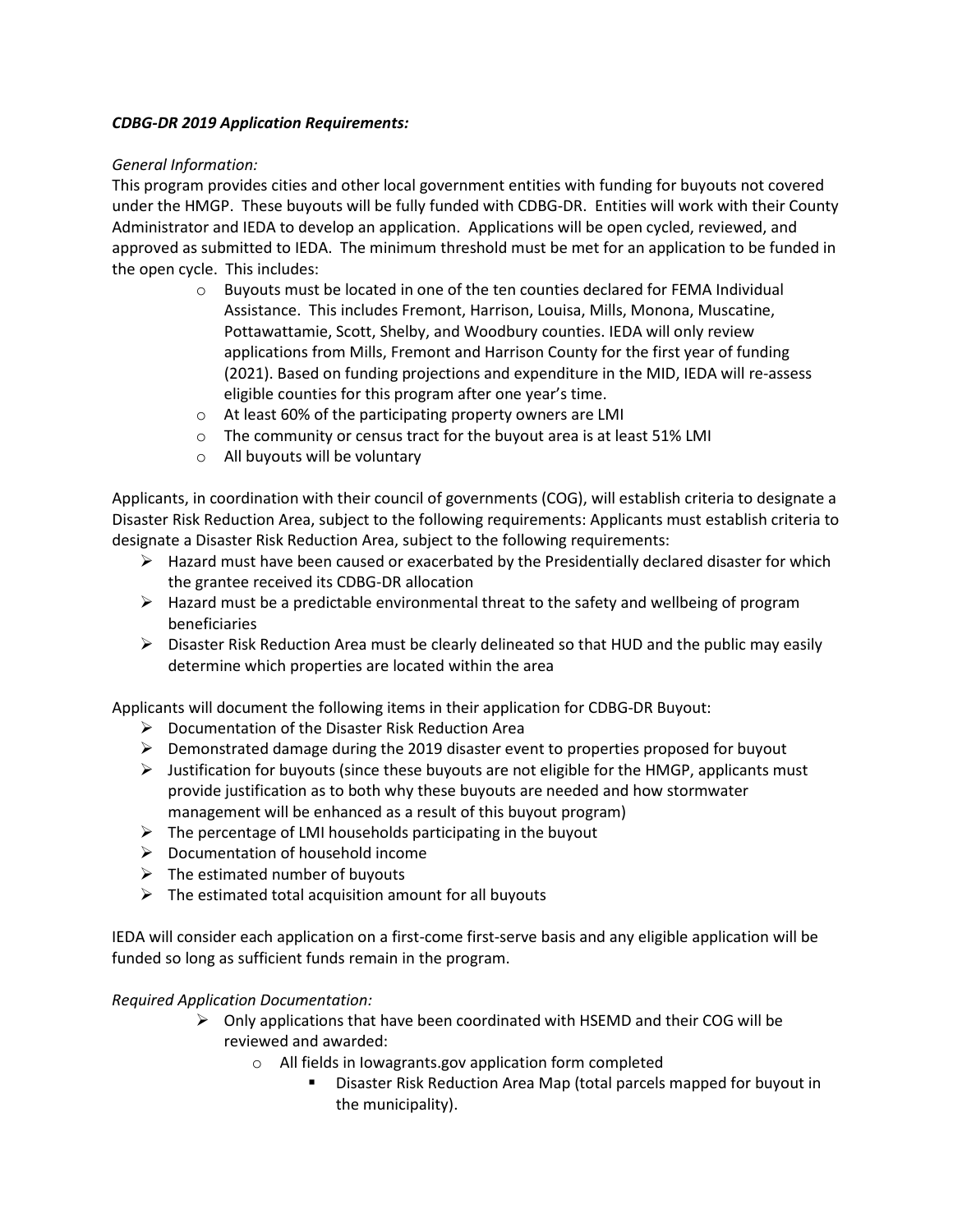- Summary Table of Participating Properties with LMI/UN breakdown
- **EXTEND FIGUREY CURRENT CONTINUITY** Current program status and thermalitions
- Resolution of Support from the City Requesting CDBG-DR funding
- Support documentation for the project budget

# *Post Award Considerations:*

Any project funded through this program will be required to comply with all federal and state requirements. This includes that all properties acquired under this buyout program will be deed restricted in perpetuity as open green space and treated consistently as with the buyouts in IEDA's 2019 CDBG-DR Buyouts - FEMA Match program. By passing a resolution of support and executing a contract with IEDA, the applicant assumes responsibility for enforcing these requirements as the HUD-designated Responsible Entity in accordance with 24 CFR 58. Accordingly, the following steps will be required post award:

- $\triangleright$  IEDA will enter into a contract with the City for the awarded amount of funds for the buyout program.
- $\triangleright$  City will proceed with real estate closings and procure contractor for demolition (this will most likely be managed through the HSEMD process)
- $\triangleright$  Release of Funds –give a general timeline with required consultation and publication for this process.
	- o Before the release of funds, an environmental review will take place to ensure compliance with all federal and state laws.
	- $\circ$  An environmental review is an analysis of impacts of a project on the surrounding environment and environment on the project. An environmental review:
		- **Ensures HUD-funded projects provide decent, safe and sanitary housing**
		- **•** Demonstrates compliance with up to 17 federal environmental laws and authorities
		- Is a public document that encourages public participation
		- $\blacksquare$  Is coordinated by the municipality and grant administrator and can use another federal agency's NEPA documentation for compliance as applicable.
	- o Timeline:
		- 1. Submission of completed checklist to IowaGrants
		- 2. Municipality will upload in iowagrants.gov the completed review.
		- 3. Review must be published locally
		- 4. Required public comment period up to 30-days
	- $\circ$  NO choice limiting action until review is complete and applicant have received an approved Request for Release of Funds from the State. Neither applicant nor partners are allowed to commit or spend HUD or non-HUD funds on physical or choice-limiting activities. Including activities such as:
		- **Purchase of property**
		- **Bidding**
		- **Entering a contract**
		- **Construction**
- *Contractor Clearance*
	- o All work for construction must be recorded in an executed contract.
	- o All contractors must be registered to work in the State of Iowa.